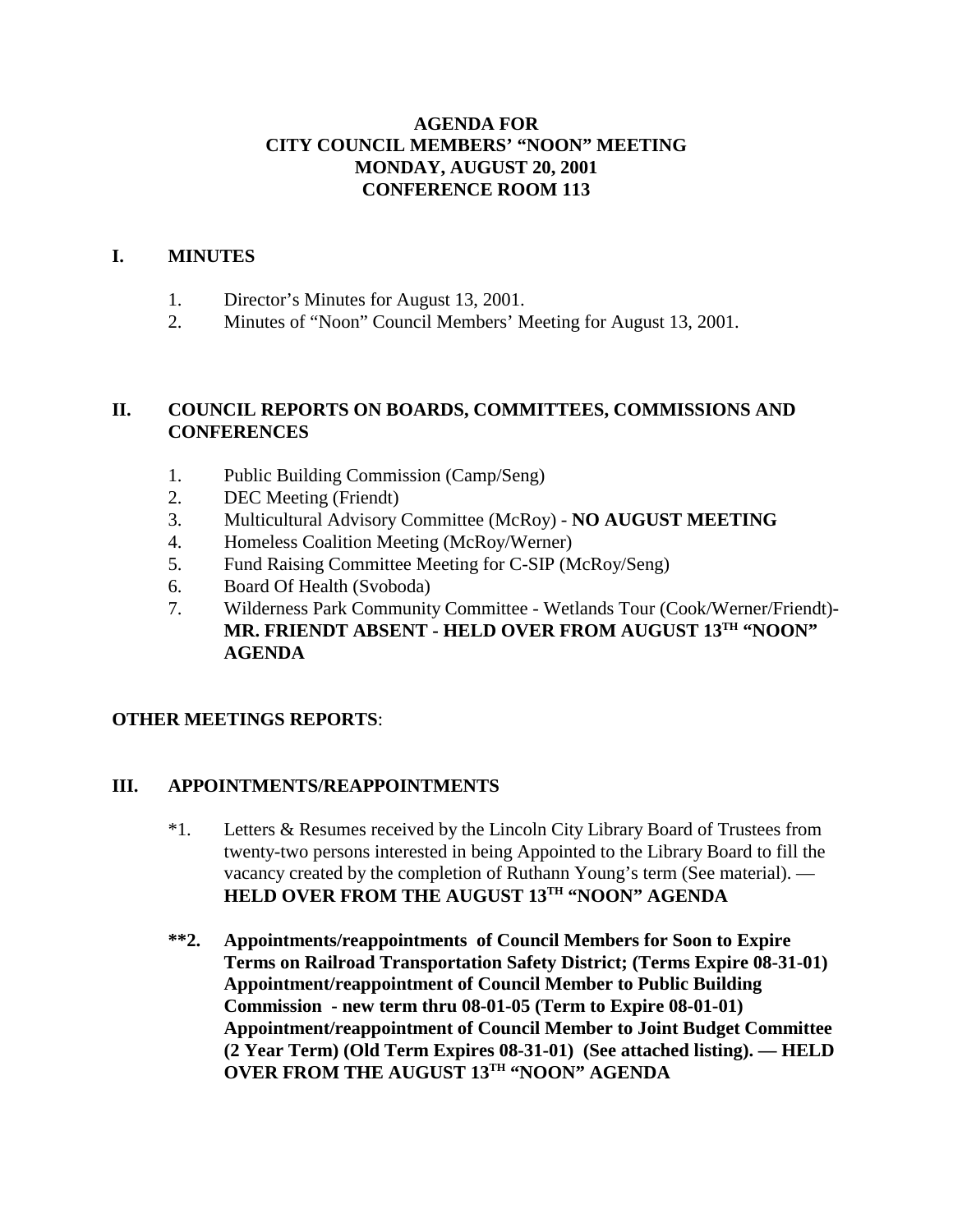### **IV. MEETINGS/INVITATIONS**

- 1. On behalf of the Lincoln Police Department I would like to invite you to a ribbon cutting ceremony for our Mobile Data System. This has been a successful project and recently they accomplished one of our goals in connectivity to our 911 Center CAD System. Please join us, Thursday, September 6, 2001 at 9:30 a.m. The ceremony will held at the Law Enforcement Center, 575 S. 10<sup>th</sup> Street. Any questions may be directed to Sgt. Todd Beam at 441-6012. (See Letter of Invitation).
- 2. Updowntowners Luncheon On Wednesday, August 22, 2001 at 11:45 a.m. at the Fox & Hound, 201 N. 8<sup>th</sup> Street - Cost is \$8.00 - Please RSVP to Stacy at 323-1566 by Monday, August  $20<sup>th</sup>$  (See Invitation).
- 3. The Board of Directors of Madonna Rehabilitation Hospital cordially invites you to attend the 7<sup>th</sup> Annual Chairman's GOAL Awards Luncheon to honor five outstanding patients, a business and a healthcare professional on Thursday, September 13, 2001 from 11:45 a.m. to 1:30 p.m. - Embassy Suites, 1040 P Street - Cost is \$15.00 - RSVP by September 7 to 402-486-8379 (See Invitation).
- 4. Carol Ann is Retiring! Carol Ann Dyas (It's Wiley Now) is retiring from the Lincoln Area Agency on Aging after 27 years. She and her husband Jim are packing up and moving to California. Please join us for a gathering to thank her and to wish her well. On Thursday, September 6, 2001 at Barry's Outback,  $9<sup>th</sup>$  & Q Streets - 3:00 p.m. to 4:30 p.m., Cake & Coffee Reception – 4:30 p.m. to 6:00 p.m., Hors D'oeuvres & Cash Bar Available (See Invitation).

## **VI. REQUESTS OF COUNCIL FROM MAYOR** - **NONE**

### **VII. MISCELLANEOUS**

1. Discussion on Council's procedures regarding Public input - especially duplicate testimony at Formal Public Hearing Session.

#### **VIII. ADJOURNMENT** CA82001/tjg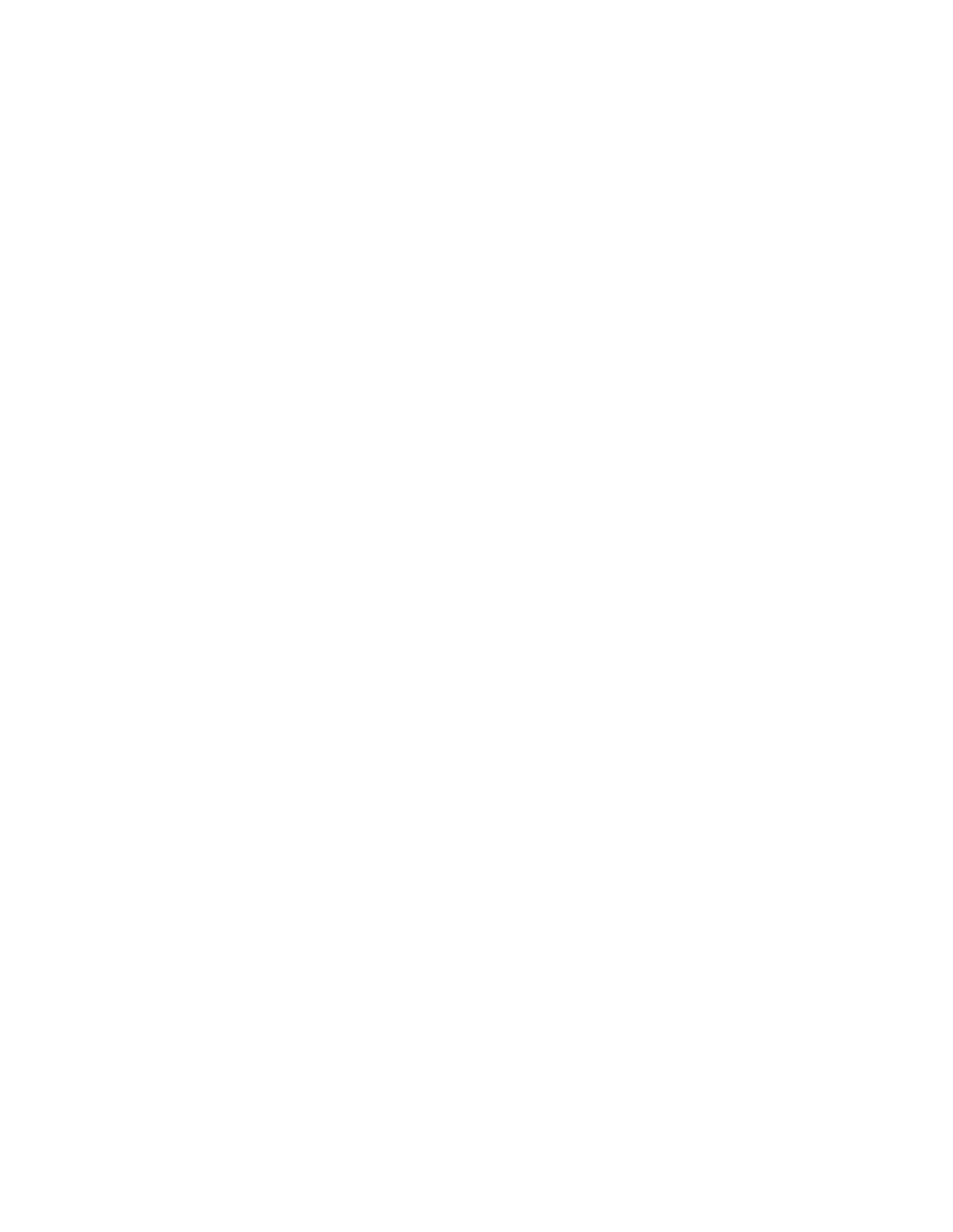# **MINUTES CITY COUNCIL MEMBERS' "NOON" MEETING MONDAY, AUGUST 20, 2001** *CONFERENCE ROOM 113*

**Council Members Present:** Annette McRoy, Chair; Jonathan Cook, Vice-Chair; Jon Camp, Coleen Seng, Ken Svoboda, Terry Werner; ABSENT (for "Noon" Meeting): Glenn Friendt.

**Others Present:** Mark Bowen, Ann Harrell, Mayor's Office; Dana Roper, City Attorney, Darrell Podany, Aide to Council Members' Friendt, Camp and Svoboda; Joan Ray, Council Secretary; Chris Hain, *Journal Star* representative.

### **I. MINUTES**

- 1. Director's Minutes for August 13, 2001.
- 2. Minutes of "Noon" Council Members' Meeting for August 13, 2001.

 Mr. Jonathan Cook, Council Vice-Chair, requested a motion to approve the above-listed minutes. Ken Svoboda moved approval of the minutes as presented. The motion was seconded by Coleen Seng and carried by the following vote: AYES: Jon Camp, Jonathan Cook, Annette McRoy, Coleen Seng, Ken Svoboda, Terry Werner; NAYS: None; ABSENT (for the "Noon" Meeting) Glenn Friendt

## **II. COUNCIL REPORTS ON BOARDS, COMMITTEES, COMMISSIONS AND CONFERENCES -**

1. PUBLIC BUILDING COMMISSION (Camp/Seng) Ms. Seng reported that there would be a public hearing tomorrow on the budget. She stated that it was understood there are certain members of the public who will be there to give the Commission a rough time.

 Ms. Seng reported that a work session has been scheduled to really work on the parking lot and the garage and the third floor issues.

She noted that a bid had been approved for making modifications on the South parking lot, so it soon will be available for the public.

 They were getting prices on chairs to replace those in Conference Room 113, noting that these have become worn to the point of falling apart.

Mr. Camp reported that the Juvenile Drug Court space was discussed

 Mr. Cook asked about replacing the chairs in the Council Chamber, noting that they were not so great and did not present well on television. Ms. Seng and Mr. Camp indicated that no one had said anything about that. Ms. McRoy added, in support of Mr. Cook's comments, that the chairs in the Chambers were uncomfortable.

Mr. Camp reported that there had been consultants at the meeting reporting on financial elements related to the North Parking lot, if we do something there. They stated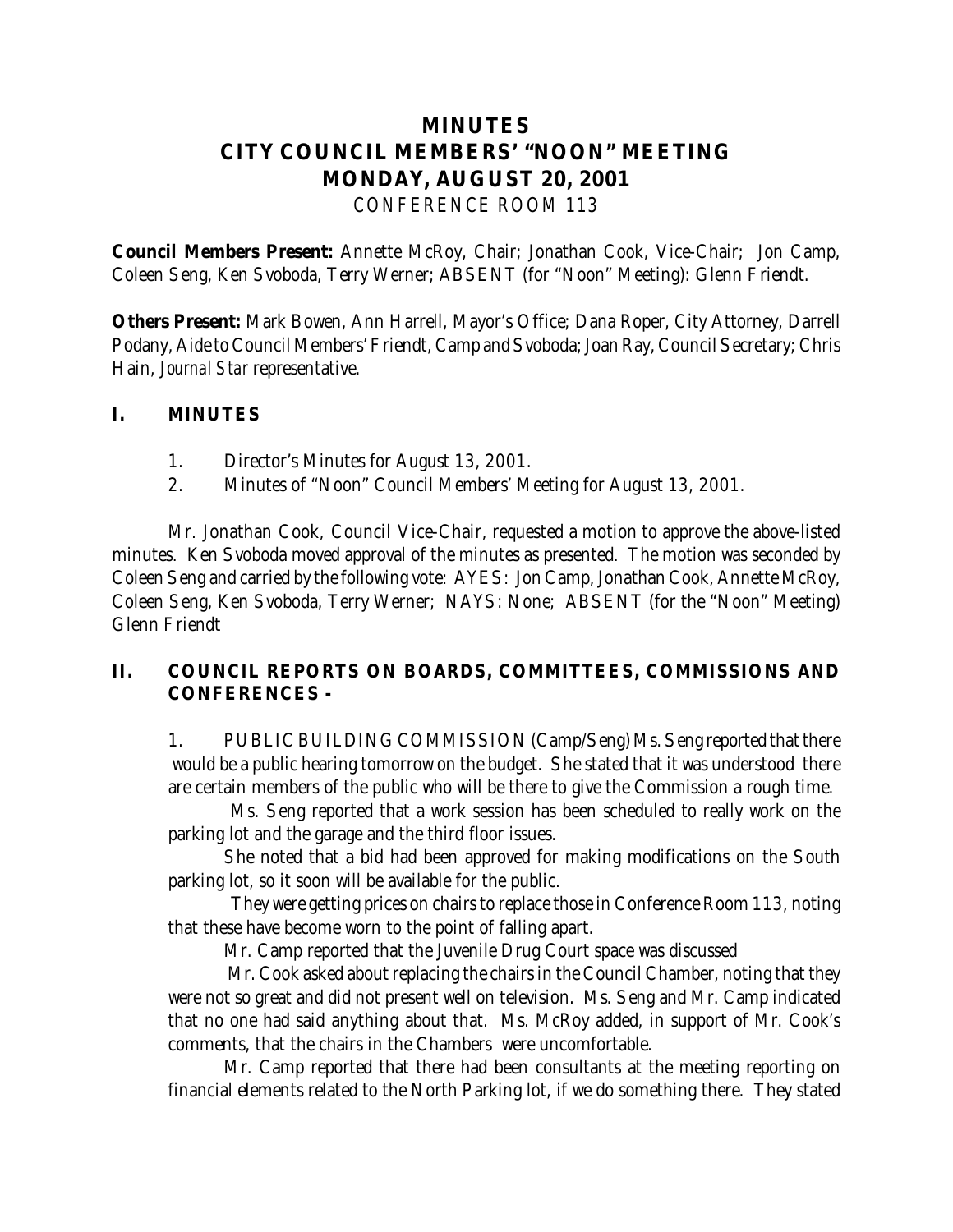that they would bring back some information. Part of that was that we were trying to evaluate the extent of impact which having a garage placed as part of that project would generate. Would there be more than one level, and financing was discussed. Ms. Seng stated that it was important to note that they were dealing with four property owners and three tenants. So, when you hear about a lot going on, there are only four property owners and three businesses. Mr. Camp stated that, in hind sight, it was too bad that the Public Building Commission, did not come out with a position paper on the decision. If we had come out affirmatively with the plan, it would have helped alleviate peoples' concerns.

Mr. Cook suggested that that could be made the topic of one of Mr. Camp's monthly newspaper editorials. Mr. Camp laughed and agreed.

Ms. Seng continued, reporting that the change-over from employee to public parking would take place one week from today [in regards to the South lot]. There will be 135 employees parking at Carriage Park. That facility is about 30 [stalls] short of handling the change-over, so they will probably be going to the Golds lot for those 30 remaining employees. She felt, since Information Services is right there, that is probably who will end up at the Gold's lot. Mr. Camp asked if the employees hadn't volunteered for that move.

Mr. Svoboda mentioned that he would not mind seeing some kind of barrier or swinging door leading back to the Council Members' private offices in the main Council Office. He felt that Council Members need to have privacy back there at times and the ability now for anybody to just come walking back there while we're in discussion, or on the phone, is totally inappropriate. He stated that he would like to see the Public Building Commission look into some type of swinging door, perhaps with a sign noting `no admittance' or `private'. Staff then would have the responsibility of keeping people from coming back into the individual offices.

Ms. McRoy asked if Council couldn't just direct Staff to stop all traffic. Mr. Svoboda noted that Staff wasn't always there, or were on the phone, when they could not halt the people. He thought that perhaps it could be done with just a sign. It was noted that no private business office would allow the public to walk into the CEOs or the Manager's office without some type of barrier, or screening being done.

Ms. McRoy noted that this would especially be a concern at this Wednesday's Public Hearing Recesses during the Beltway Meeting. Ms. McRoy mentioned "Do Not Disturb" signs on the Council Members' office doors. Mr. Cook stated that, independent of the Public Building Commission, we could put up a little sign on a metal stand in the center of the corridor that would indicate no admittance past this point. Mr. Cook thought this could be just a Council decision rather than a PBC decision. Mr. Camp suggested a sign-in clip board as well.

Ms. McRoy stated that she understood Mr. Svoboda's concerns. Ms. Seng stated that the County Board has the same problem. Mr. Werner agreed with Mr. Svoboda completely, noting that something needs to be done. He didn't know how, or what, but the situation as it stands is inappropriate. Mr. Cook suggested that this be placed on the next Public Building Commission agenda.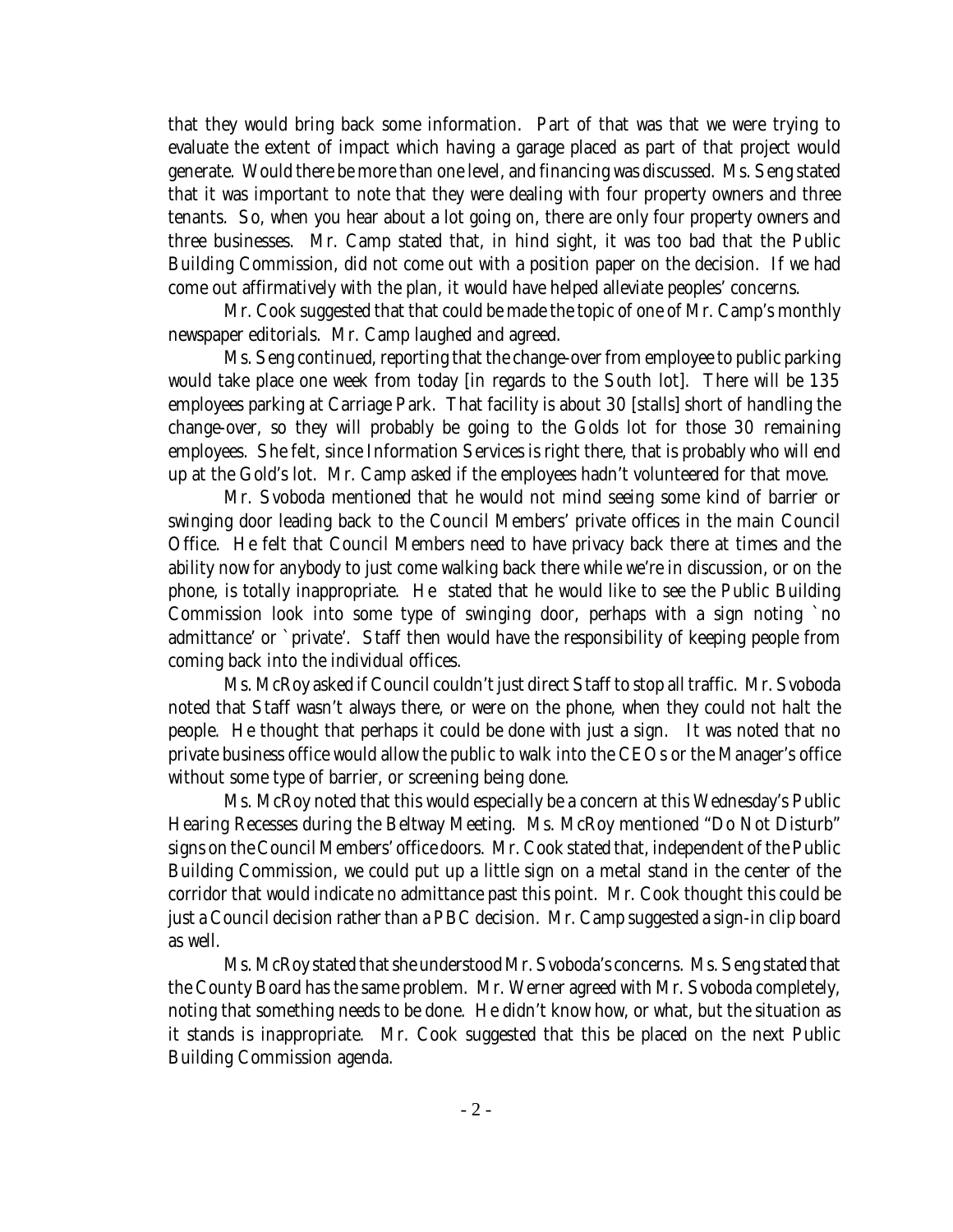2. DEC MEETING (Friendt) - Carry Over to the August  $27<sup>th</sup>$ , "Noon" Meeting.

3. MULTICULTURAL ADVISORY COMMITTEE (McRoy) - **No August Meeting**

4. HOMELESS COALITION (McRoy/Werner) Ms. McRoy did not attend. She noted that attendance had dropped off because of the lack of productivity at these meetings.

5. FUND RAISING COMMITTEE MEETING FOR C-SIP (McRoy/Seng) - Ms. Seng reported that C-SIP is contacting local foundations - networking.

6. BOARD OF HEALTH (Svoboda) Mr. Svoboda reported that the Board had unanimously approved to move the date of the Annual Awards Banquet to either April or May, primarily to maintain the sanity of Staff. They have the Annual Report that comes due the first week in January. Having a major awards banquet at that same time is a real hassle for Staff. We will still, by statute, have the Annual Meeting of the Board with the election of officers in January; but the Annual Banquet won't be until April or May of next year. Ms. Seng requested that Mr. Svoboda keep Council advised as to the time & date. Mr. Svoboda assured her that he would.

7. WILDERNESS PARK COMMUNITY COMMITTEE - WETLANDS TOUR (Cook/Werner/Friendt) **-** Mr. Friendt Absent - Hold over to August 27th "Noon" Meeting

OTHER MEETINGS REPORTS: - Ms. Seng reported briefly about the Old Fed Building Group. She noted that the Group did meet with the Mayor. The Mayor will be announcing something at a certain point - whenever it is appropriate. She noted that she personally had done a lot of talking about both the Building Commission and City Council needing to be informed. She stated that she thought it will happen during a City Council Pre-Council time.

Mr. Camp asked if there would be any opportunity, at least a week ahead, for the Council to have any input on this? Ms. Seng responded that she doubted that because there was a selection committee which has met [and reviewed the proposals]. There are several different proposals that did not make the dead-line that are out floating around the community, too. So, at some point, all of those have to work through the system. The ones that went out, legally, and met the requirement that they be received back in by July  $2<sup>nd</sup>$ , have been considered.

Mr. Camp noted that what concerns him is that as we went through this process, he was under the impression that part of the understanding was to determine if we would [inaudible] it, now it seems pre-ordained that we'll be doing some development of it. Mr. Camp stated that that had not been his understanding of the process.

Ms. Seng explained that the requests had gone out and developers sent plans back in and of those plans, there are now three major proposals. The selection committee has gone through those and made a recommendation to the Mayor. The Mayor and the Selection Committee met with their choice, and asked a lot of questions. There now have to be some negotiations made.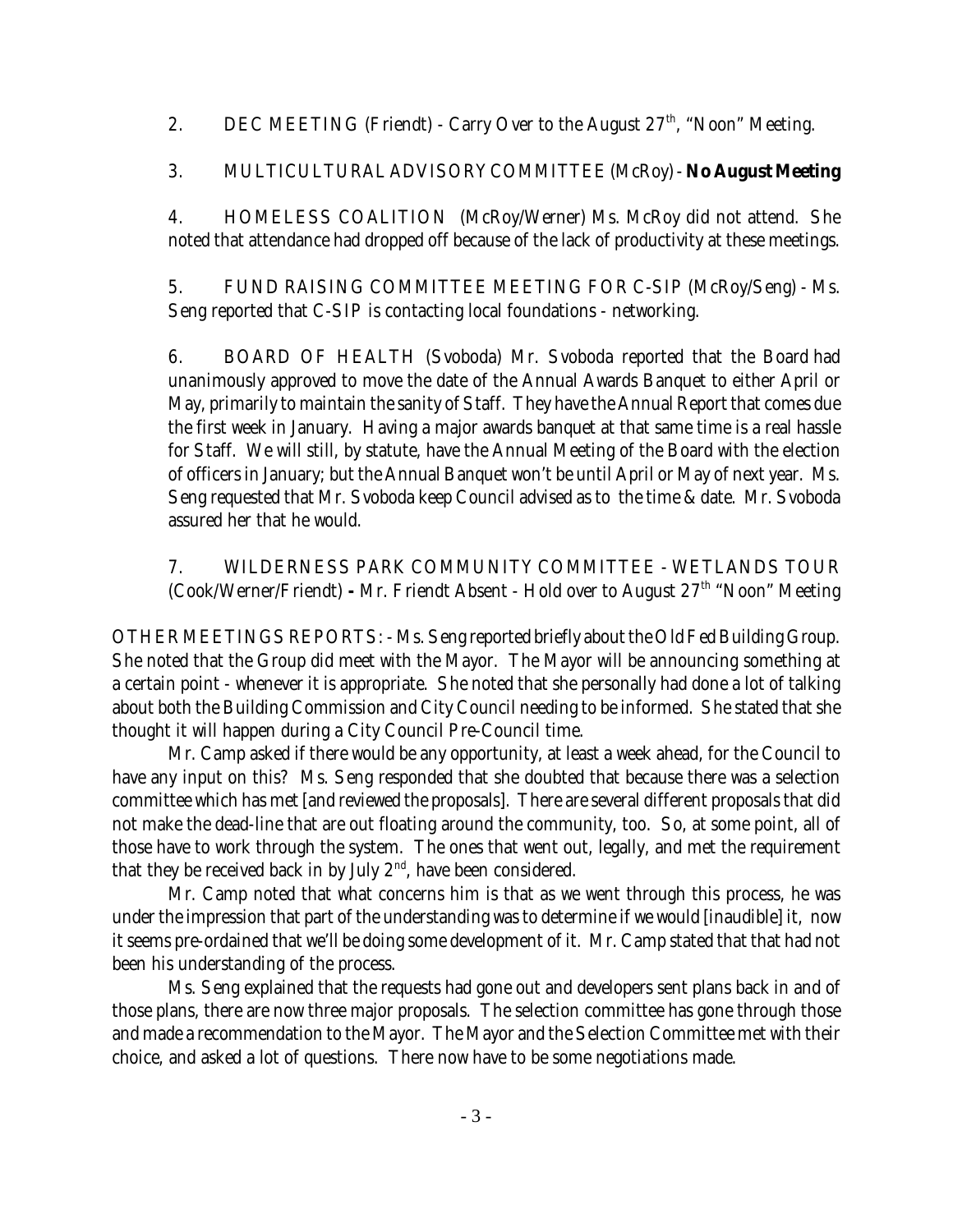Mr. Camp stated that his understanding was that this wasn't necessarily the plan that we were going to go ahead with something, but determine and find out the interest in doing something, the depth of that interest and what the cost would be. Now, we're already at "which one shall we choose"

Ms. Seng noted that there had been a definite process laid out. There had been the four that expressed interest; then those four had been asked if they wanted to apply and three out of the four did. They had a deadline which was in July.

Ms. Harrell noted that that had been the point of the process - Go out in the private sector and see if there was a builder who had the credentials and financial resources who was serious about a project, who would bring in a proposal that the City felt made financial sense and made sense for the downtown area and the redevelopment project. That is why a citizens' group was appointed to go through qualifications and applications. That is where it stands now and what is under review by the Mayor is whether or not he is inclined to accept the choice of the citizens' committee.

 Mr. Camp stated that he just disagreed with that as actually being the intent of the process. He noted that he would talk to the Mayor about it.

### **III. APPOINTMENTS/REAPPOINTMENTS** -

\*1. Letters & Resumes received by the Lincoln City Library Board of Trustees from twenty-two persons interested in being Appointed to the Library Board to fill the vacancy created by the completion of Ruthann Young's term. — **HELD OVER FROM THE AUGUST 13TH "NOON" AGENDA** - *Mr. Terry Werner nominated Ms. Shirley Maly for the Board position. This was seconded by Annette McRoy. After a brief discussion, Council approved the nomination of Shirley Maly to serve a seven year term to begin September 1, 2001 and expire on August 31, 2008. The Library Director has been requested to notify Ms. Maly and the other candidates of the Council's decision. The resolution request for the appointment was submitted to the City Clerk on August 21, 2001 for placement on the August 27th Agenda for introduction, hearing and action.*

## **\*\*2. Appointments/reappointments of Council Members for Soon to Expire Terms on Railroad Transportation Safety District (Terms Expire 08-31-01); Appointment/reappointment of Council Member to Public Building Commission new term thru 08-01-05 (Term to Expire 08-01-01; Appointment/reappointment of Council Member to Joint Budget Committee (2 Year Term) (Old Term Expires** 08-31-01). — Held over from the August 13<sup>th</sup> "Noon" Agenda

Council agreed to:

**Re-appoint** the following:

Coleen Seng, Jonathan Cook *to the RTSD for One Year Terms to expire August 31, 2002.*

Jon Camp *to the PBC for a Four Year Term to Expire on August 1, 2005*

Coleen Seng *to the JBC for a Two Year Term to Expire on August 31, 2003*

### *Appoint:*

Glenn Friendt to the RTSD for a One Year Term to Expire on August 31, 2002. *The resolution requests for these appointments and reappoints have been submitted to the City Clerk for introduction, hearing and action on the August 27th Agenda.*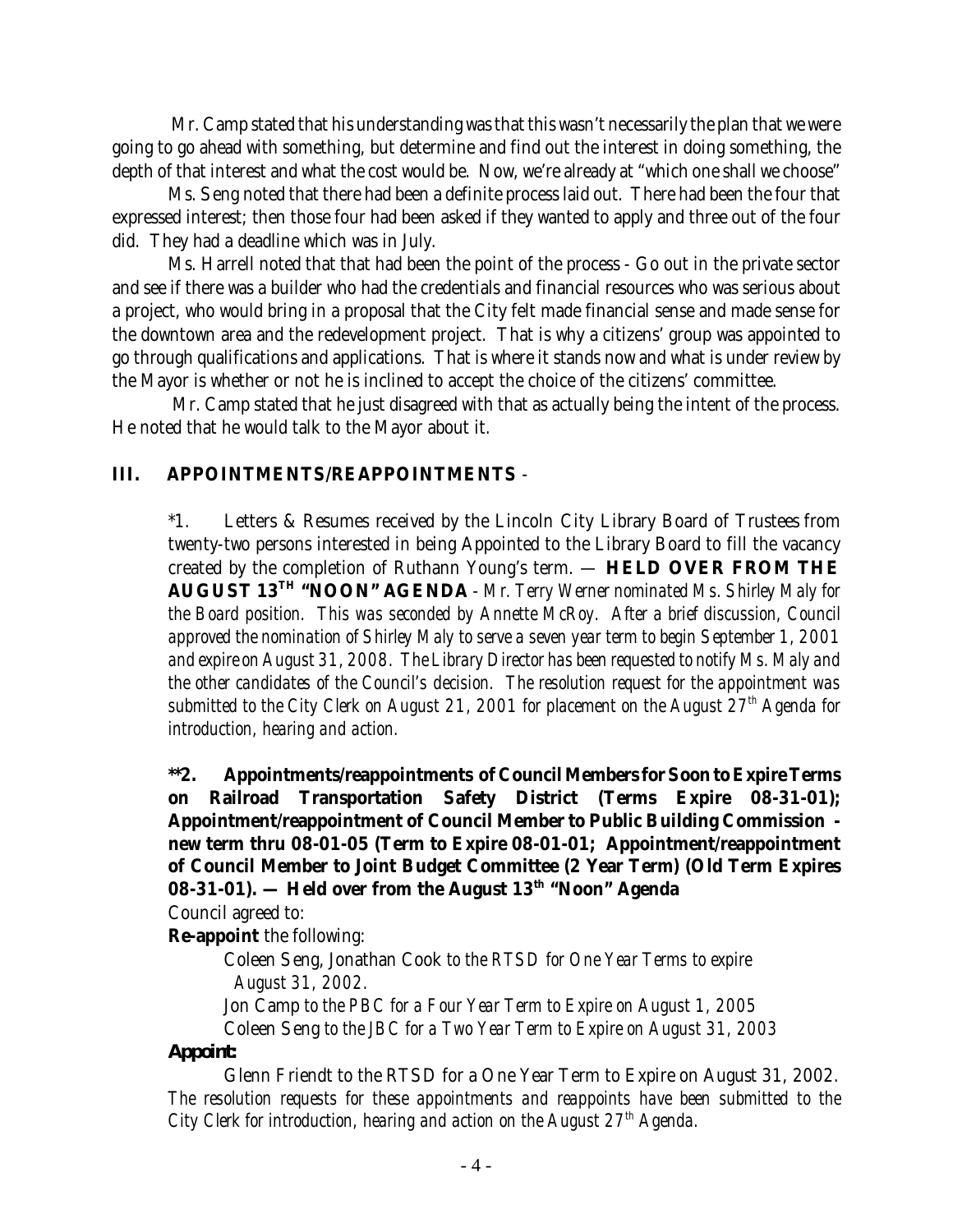### **IV. MEETINGS/INVITATIONS** - Noted Without Significant Comment

### **V. COUNCIL MEMBERS**

**JON CAMP** - No Further Comments

**JONATHAN COOK** - No Further Comments

**GLENN FRIENDT** - Absent for "Noon" Meeting

**ANNETTE McROY** - No Further Comments

**COLEEN SENG** - No Further Comments

**KEN SVOBODA** - No Further Comments

**TERRY WERNER** - No Further Comments

ANN HARRELL - No Further Comments

MARK BOWEN - Mr. Mark Bowen stated that regarding the Parking Switching in the South lot, that the last date for public parking in that lot [Nebco's East Lot] is Friday. At the end of Friday, they will close that lot somehow. He stated that he hoped that Nebco would put something there notifying the public that there is no parking allowed, and directing them to the South Lot. Monday will be the official switch date.

The other thing that Mr. Bowen wanted to tell Council was that the Administration would be paying more attention to appointments now. There have been a number of appointments that have been in limbo and pending. The Community Health Endowment appointment had been specifically noted by Ms. Seng. He informed Council that something would be coming through soon.

DANA ROPER - No Further Comments

**VI. REQUESTS OF COUNCIL FROM MAYOR** - Ms. Harrell answered some questions that Council had asked regarding the SDLs and the ownership of the Champions Club land...she reported that it was the Alumni Association that owns that land. A discussion ensued regarding the SDLs with Ms. Seng noting that, if there were to be denial of any of these applications, it would be good to have a unanimous vote from Council on the SDL decisions.

Discussion continued with concerns that would have been better addressed at a Pre-Council. After an extended discussion, there was no final decision made.